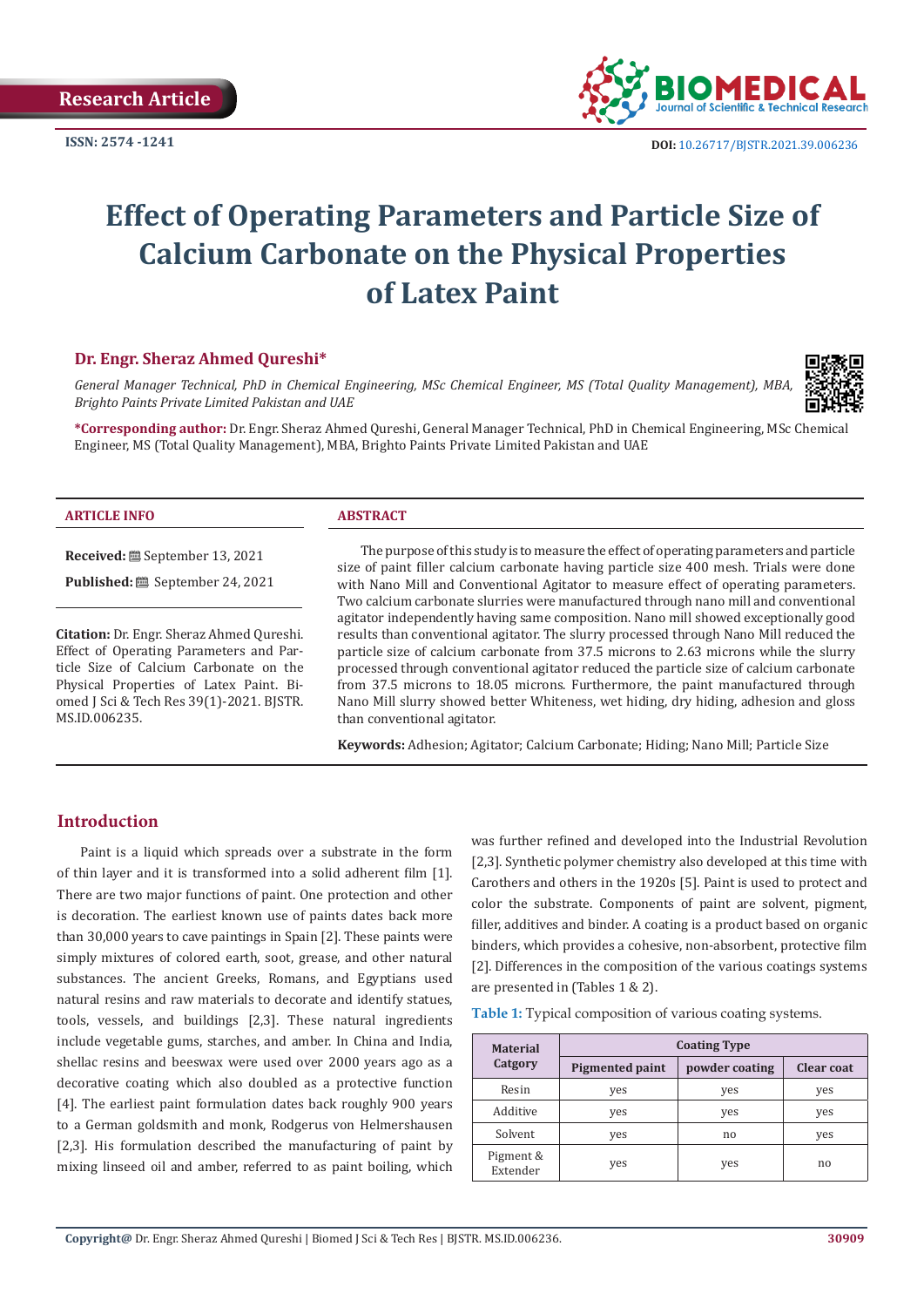**Table 2:** Differences between step-growth and chain-growth polymerization.

| <b>Step-growth Polymerization</b>                     | <b>Chain-growth Polymerization</b>                  |
|-------------------------------------------------------|-----------------------------------------------------|
| Slow polymerization rate                              | Fast polymerization rate                            |
| Rapid loss of monomer early in the<br>reaction        | Some monomer remains even at<br>long reaction times |
| Similar steps repeated throughout<br>reaction process | Three distinct reactions                            |
| Molecular weight increases slowly<br>initially        | Molecular weight increases rapidly<br>initially     |
| Bonds formed by functional groups                     | Carbon-carbon bonds                                 |
| No initiator needed                                   | Initiator needed                                    |

Common to all three coating systems are the resin and additive. Clear coats are optically inactive; therefore pigments and fillers are not present. Powder coatings are not in a liquid medium; therefore a solvent is not present. Paints are liquid materials that are optically opaque coatings that form when applied by brushing, rolling or spraying [2,3]. The technical definition of a binder is the non-volatile part of a paint excluding the pigments and filler, which includes the non-volatile additives [2]. Binder forms the film of the paint. Binder is a polymer which has impact on important properties of the paint like adhesion to the substrate, sheen, application properties, color acceptance, durability and flexibility. There are different types of binders like synthetic binders and natural binders. Water based paints binders include poly vinyl acetates, poly vinyl acrylic, styrene acrylic, pure acrylics, etc. Oil-based paints include alkyd resins, polyurethane resins, melamine resins, etc. Natural oils or fatty oils were important film forming agents which were able to convert a low viscosity liquid into a solid [3]. Synthetic resins came about in the 1920s with the advancements in polymer chemistry. The primary benefits of synthetic resins are that products can be tailored with specific properties with nearly unlimited availability. The different resin systems are mentioned above, all of which are either step-growth or chain-growth polymerization [6].

| <b>Property</b>         | <b>Inorganic Pigment</b> | <b>Organic Pigment</b> |
|-------------------------|--------------------------|------------------------|
| Particle Size           | Larger                   | Smaller                |
| <b>Scattering Power</b> | Higher                   | Lower                  |
| Color Intensity         | Lower                    | Higher                 |

Surface Characteristic Hydrophilic Hydrophobic Heat Resistance Higher Higher Lower

**Table 3:** Comparison between inorganic and organic pigments.

Chain-growth reactions typically have three reactions – initiation, propagation, and termination. Step-growth polymerizations are reactions between functional or multifunctional monomers without an initiation or termination step. Characteristics common in pigments include extreme optical characteristics, particles smaller than 10 μm, being insoluble in water and most organic solvents, and being chemically inert or chemically stable [7]. A comparison

between the organic and inorganic pigments is presented in (Table 3) [2]. Colored inorganic pigments are typically variants of iron oxides [3]. Pigments are used for giving color contribution in paints. There are different types of pigments like natural or synthetic. Pigments give opacity to the paint film. There are many kinds of pigments like titanium dioxide, phthalocynine blue, pthalocyninered, iron oxide, etc. Common filler materials include carbonates, silicon dioxide, silicic acids, silicates, and sulfates [2,3,6]. Fillers are used to give toughness and lower the cost of the paint by increasing the density of the paint. The examples of natural fillers are grounded calcium carbonate, magnesium silicate, etc. The examples of synthetic fillers are precipitated calcium carbonate, aluminum silicate, etc. These pigments and extenders are commercially available in solid or slurry form. Slurry is an aqueous solution that contains dispersed pigments or extenders. In a paint application, the pigment and extenders are eventually dispersed in some sort of medium.

The dispersion process involves 3 steps – wetting, separation, and stabilization [6]. The refractive index can be described as the degree of bending of light as it passes through a material. This value is a dimensionless value and is typically referenced to light traveling in a vacuum. Larger refractive indexes reflect a greater degree of bending of light. The refractive index of pigments and film formers are presented in (Table 4). TiO2 is not used as a biocide, but has some antimicrobial properties due to the photo catalytic reaction mentioned earlier [8,9]. Filler or extender particles such as calcium carbonate (CaCO $_3$ ) primary serve as replacement for the binder material. Reasons include the lower cost of filler materials or formulation above critical pigment volume concentration. Pigment volume concentration (PVC) is the most widely accepted quantitative description of paint film composition [1]. PVC is expressed as volume percentage of the pigments and fillers to that of the volume of the dry film expressed as a whole number. Volume is used rather than weight because pigments scatter based on volume. PVC values are quantifiable between 0 – 100. Solvent is used to form a homogenized mixture by dissolving the polymer and pigments. Solvent also adjusts the viscosity of the paint. Solvent is a volatile part of the paint. Functions of solvent also include flow control flow, stability of paint liquid and improving application properties.

| <b>Pigments</b>           | R.I. | Media                   | R.I. |
|---------------------------|------|-------------------------|------|
| Silica                    | 1.49 | Vacuum                  | 1    |
| Calcium Carbonate         | 1.63 | Air                     | 1    |
| Clay                      | 1.65 | Water                   | 1.33 |
| lithopone                 | 1.84 | Polyvinyl acetate resin | 1.47 |
| Zinc oxide                | 2.02 | Vinyl resin             | 1.48 |
| Zinc sulfide              | 2.37 | Acrylic resin           | 1.49 |
| TiO <sub>2</sub> (rutile) | 2.73 | Styrene butadiene resin | 1.53 |

#### **Table 4:** Refractive Index (R.I.) of Common Materials in Paint.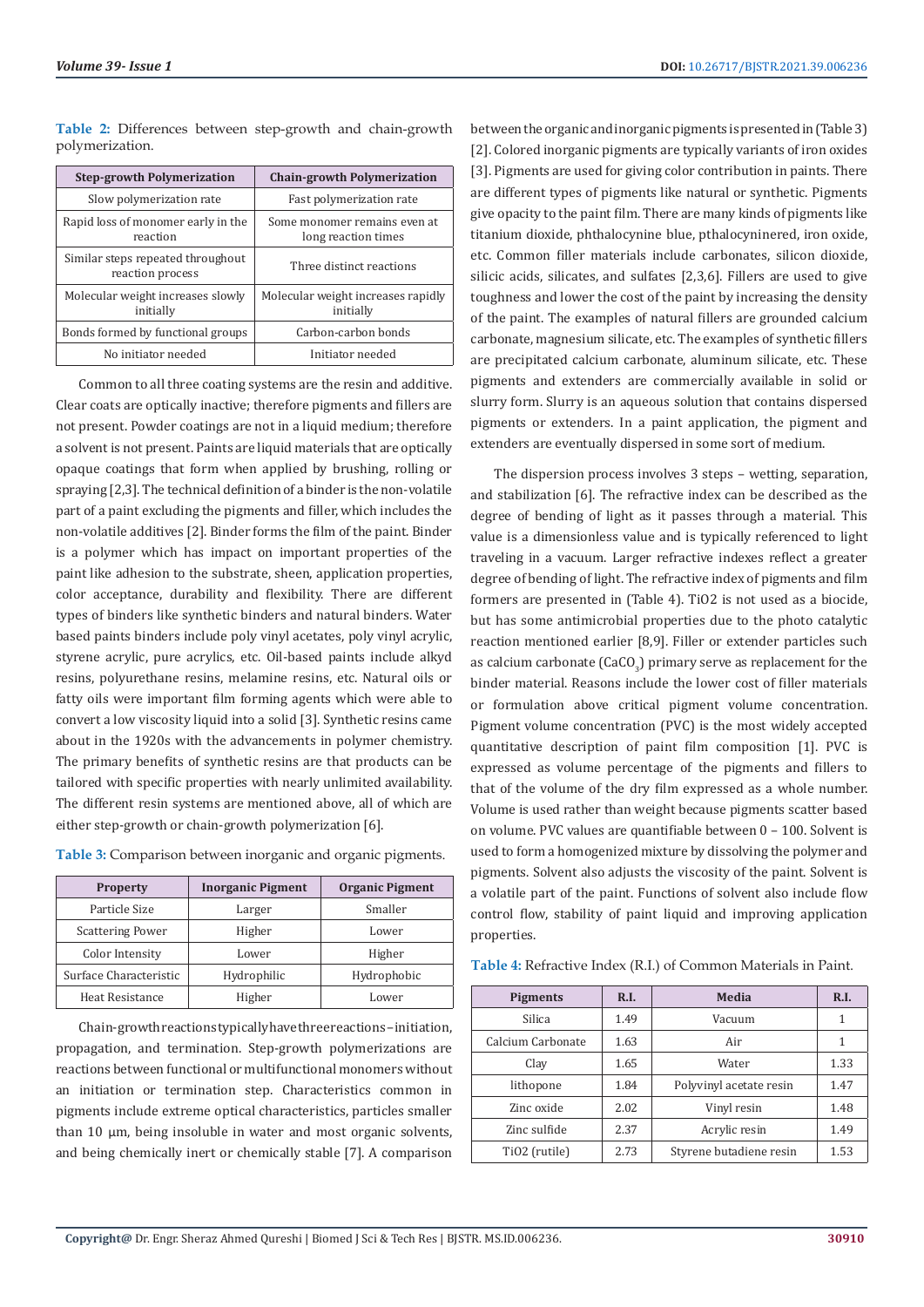The main solvent for water based paints is water. The solvent for oil-based paints can be white spirit, mineral turpentine oil, alcohols, ketones, etc. Additives are liquids which gives dramatic effect on paint quality. There are different functions of different additives. Some additives change the surface tension of the paint film; some additives enhance the flow pattern of the paint or improve the appearance of the paint. Different additives have different impact on the liquid paint or paint film like changing wet edge, increasing stability of the pigments used, ant freezing effect, low foaming, less skinning, etc. There are different types of paint additives like gelling agents, hydroxyethyl cellulose, emulsifiers, different biocides, UV stabilizers, etc. Emulsion paints are waterbased paints containing water, binder, additives and pigments. Curing of Emulsion latex paints is done by coalescence. Coalescence is a process in which the coalescing solvent draws together and the binder particles are soften to bind them together into irreversibly bound networked structures. Alkyd enamel are paints that cure by oxidative crosslinking. These paints need drier additives like cobalt naphthenate, calcium naphthenate and lead naphthenate to start oxidation process for drying. Some paints are one or two package coatings. These paints dry through a chemical reaction.

# **Materials and Methods**

# **The following Instruments and Analyzers Were used to Analyze Various Properties of Paint Samples**

- **1.** Conventional Agitator, (laboratory mixer manufactured by BEVS Industrial Co. Ltd., China. Model: BEVS 2501/1)
- **2.** Brookfield DV2T viscometer
- **3.** Nano grinding machine (nano mill manufactured by Dongguan Longley Machinery Co. Ltd. China. Model no. NT-1L)
- **4.** Spectrophotometer, model data color 110
- **5.** Grind Gauge, sheen UK, range 0-100 μm
- **6.** Hiding Power Charts, sheen UK, Coated, 255 x 140 mm
- **7.** Automatic film applicator (manufactured by BEVS Industrial Co. Ltd., China. Model Number :BEVS1811/2)
- **8.** Tri-Glossmaster , sheen UK, angles 20-60-85°
- **9.** Wet abrasion scrub tester
- **10.** Stop watch
- **11.** Cryptometer , sheen UK, with K007 plates
- **12.** Pyknometer, sheen UK
- **13.** Malvern Mastersizer, Malvern Instruments Ltd. UK.
- **14.** Brookfield KU-1+ viscometer
- **15.** High speed agitator, rpm 1400

# **The Following Chemicals were used in the Preparation of Paint Samples**

- **1.** Water
- **2.** Dispersant, solution of an ammonium salt of an acrylic polymer in water
- **3.** Calcium carbonate, 400 mesh particle size
- **4.** Hydroxyethyl cellulose thickener powder
- **5.** Ammonium hydroxide solution (25% actives)
- **6.** Latex binder, which is ter polymer of vinyl acrylic emulsion
- **7.** Biocide A, a water based combination of chloromethyl-/ methylisothiazolone (CMI/ MI) and O-formal
- **8.** Biocide B, a combination of two isothiazalone derivatives that can provide broad-spectrum micro-organism control in waterbased coatings

# **Sample Preparation**

#### **Determination of Dispersant Demand**

The first step in sample preparation was to determine dispersant demand for current 400 mesh calcium carbonate sample. The complete covering of the surface is an indispensable prerequisite to achieve an ideal stabilization of the dispersed pigments. The fact that the viscosity of pigment slurry reaches a minimum when the pigment surface is completely covered with a dispersant is used to determine the dispersant demand. The dispersant is added in portions to the stirred pigment slurry. After the addition and mixing the viscosity is measured at low shear rates (e.g. with a Brookfield viscometer). The dispersant is added until a minimum of viscosity or constant viscosity is obtained in the viscosity measurements [10].

#### **Procedure for Dispersant Determination**

440 gm water was taken in 2500 mL agitated tank of laboratory mixer (Figure 1). Mixing at 500 rpm was started and 1500 gm calcium carbonate of particle size 400 mesh was added in mixing tank. Dispersion of calcium carbonate slurry was done for 05 minutes under 1000 rpm. Viscosity was measured at 25C using Brookfield KU-1+ viscometer following the standard ASTM D562. i.e. "Standard Test Method for Consistency of Paints Measuring Krebs Unit (KU) Viscosity Using a Stormer-Type Viscometer". The effect of successive addition of 2 gm dispersant on the viscosity of the sample was observed under the same operating conditions as shown in the (Table 5). The procedure was continued till no significant change in viscosity was observed. (Figure 2) shows that optimum dispersant demand was 22  $\rm gm$  for  $1500$   $\rm gm$  CaCO $\rm_3$  of particle size 400 mesh after which no significant change in viscosity was observed.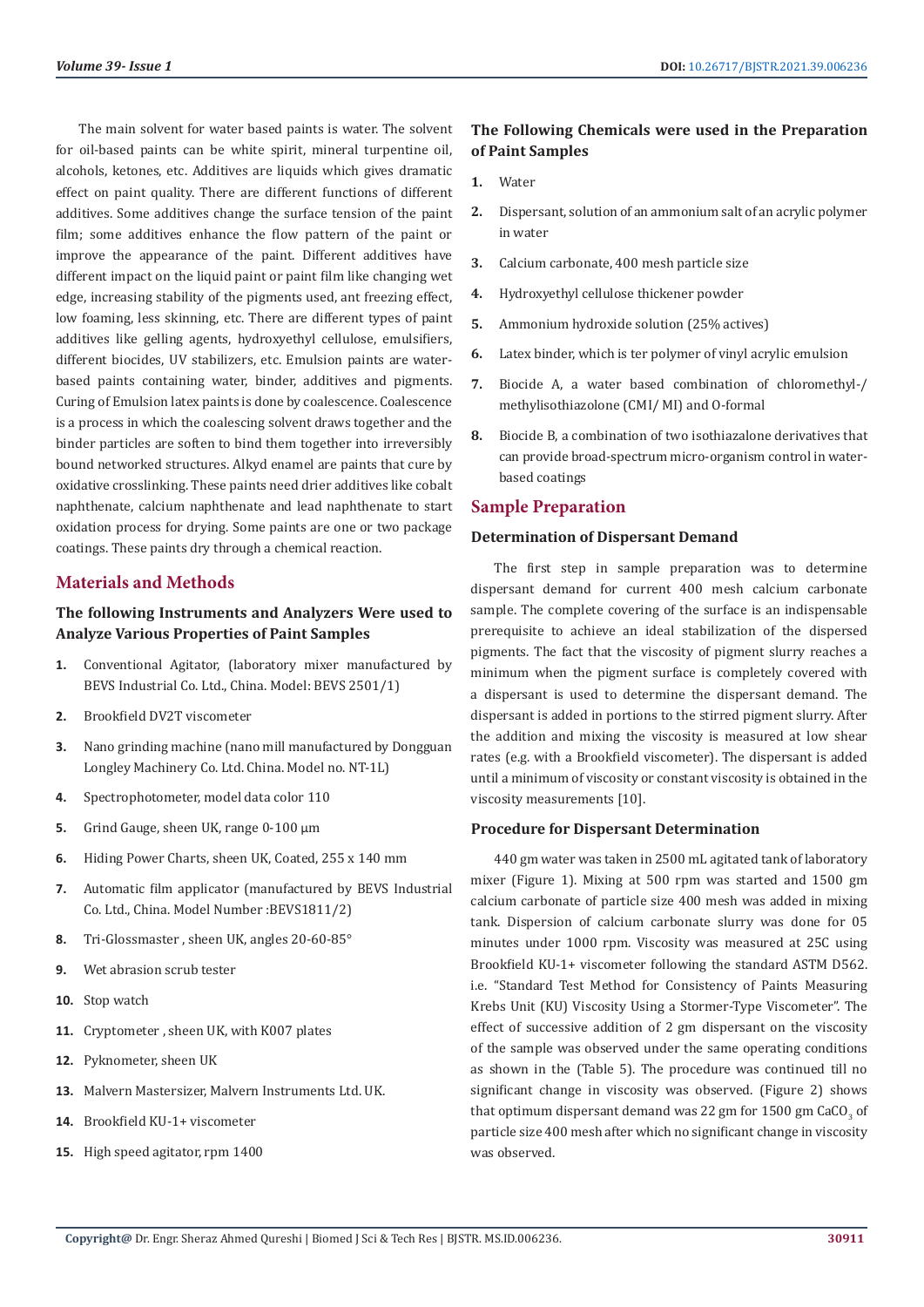

**Figure 1:** BEVS laboratory mixer.



**Figure 2:** Viscosity versus Dispersant quantity.

# **Table 5:** Dispersant requirement.

| <b>Dispersant Quantity (gm)</b> | Viscosity (Krebs unit) |
|---------------------------------|------------------------|
| $\boldsymbol{0}$                | No reading             |
| 2                               | No reading             |
| 4                               | No reading             |
| 6                               | No reading             |
| 8                               | No reading             |
| 10                              | No reading             |
| 12                              | <b>87 KU</b>           |
| 14                              | 73.2 KU                |
| 16                              | 69.2 KU                |
| 18                              | 71.2 KU                |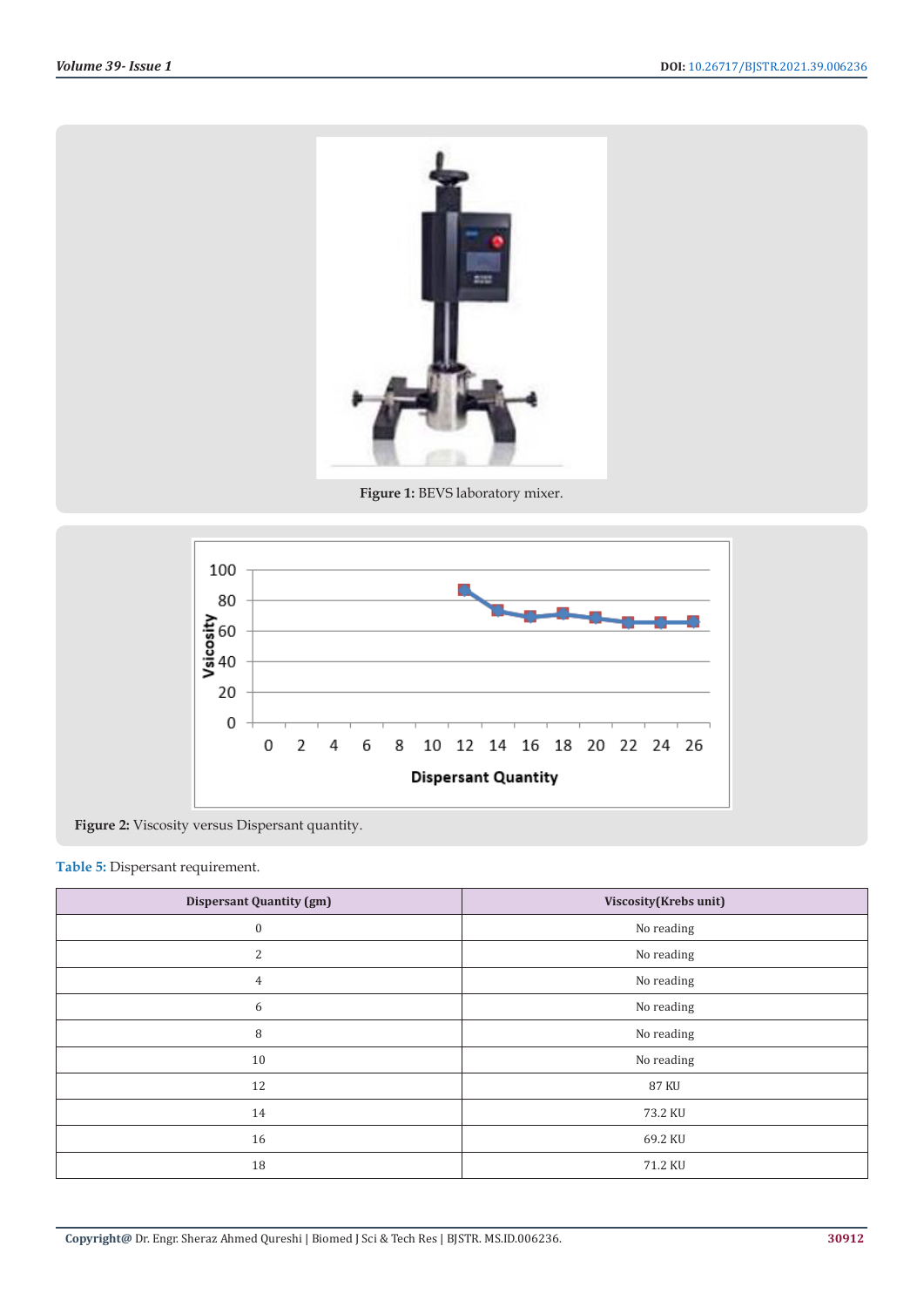| 20 | 68.4 KU |
|----|---------|
| 22 | 65.4 KU |
| 24 | 65.4 KU |
| 26 | 65.9 KU |

#### **Calcium Carbonate Slurries Preparation**

The composition of calcium carbonate slurry was prepared as shown in (Table 6) using nano mill (Figure 3) adjusting pneumatic pump pressure between 0.2 to 0.4 MPa. The speed of the nano shaft was adjusted at 2500rpm.Flow rate of calcium carbonate slurry coming out of the nano mill was adjusted around 3 gm/ sec. Dispersion was checked through ASTM-D 1210. i.e. "Standard Test Method for Fineness of Dispersion of Pigment-Vehicle Systems by Hegman-Type Gage". The term 'fineness of grind' is defined as the reading obtained on a gauge under specified conditions of test and the reading indicates the depth of the gauge at which discrete solid particles are readily discernible. Dispersion of calcium carbonate slurry found on hegman guage was below 10 micron. The similar composition (Table 6) was prepared using laboratory mixer. Dispersion of calcium carbonate slurry found on hegman guage was 50 micron.



**Figure 3:** Nano mill.

**Table 6:** Calcium carbonate slurry composition.

| Ingredients                 | <b>Quantity in gm</b> |
|-----------------------------|-----------------------|
| Water                       | 473                   |
| Dispersant                  | 22                    |
| Biocide A                   | 1                     |
| Ammonium Hydroxide Solution | $\mathcal{P}$         |
| Biocide B                   | 2                     |
| Calcium Carbonate           | 1500                  |
| Total                       | 2000                  |

# **Determination of Various Properties of Paint Samples**

#### **Panels Applications**

**Table 7:** Latex Paint composition.

| Ingredients                 | <b>Quantity in gm</b> |
|-----------------------------|-----------------------|
| Calcium Carbonate Slurry    | 1500                  |
| Hydroxyethyl Cellulose      | h                     |
| Ammonium Hydroxide Solution | 3                     |
| Latex Binder                | 90                    |
| Total                       | 1599                  |

| Table 8: Specifications of paint samples manufactured through |  |  |
|---------------------------------------------------------------|--|--|
| Nano Mill and Conventional Agitator.                          |  |  |

|                          | <b>Paint Manufactured</b><br>with Nano Mill Slurry | <b>Paint Manufactured</b><br>with Conventional<br><b>Agitator Slurry</b> |
|--------------------------|----------------------------------------------------|--------------------------------------------------------------------------|
| Viscosity                | 27400 centipoise                                   | 9200 centipoise                                                          |
| Density                  | 1.746                                              | 1.692                                                                    |
| pH                       | 8.87                                               | 6.92                                                                     |
| Opacity                  | 89.30                                              | 78.89                                                                    |
| Whiteness                |                                                    |                                                                          |
| At Black                 | 89.61                                              | 70.94                                                                    |
| At White                 | 86.89                                              | 81.66                                                                    |
| Gloss                    |                                                    |                                                                          |
| At $20^0$                | 1.70                                               | 1.60                                                                     |
| At $60^0$                | 3.80                                               | 2.50                                                                     |
| At $85^0$                | 43.60                                              | 4.10                                                                     |
| Wet Hiding               | 36 @ K007                                          | 45 @ K007                                                                |
| Dispersion               | 10 microns                                         | 50 microns                                                               |
| Scrubs                   | 13                                                 | 6                                                                        |
| Particle Size            |                                                    |                                                                          |
| D <sub>10</sub>          | 0.45 micron                                        | 0.67 micron                                                              |
| D50                      | 0.94 micron                                        | 5.45 micron                                                              |
| D90                      | 2.64 micron                                        | 18.05 micron                                                             |
| D97                      | 4.5 micron                                         | 24 micron                                                                |
| Specific<br>Surface Area | $7.0966$ sq. m / g                                 | 2.9656 sq. m / g                                                         |

Panels are applied on hiding power charts through Automatic Film Applicator following the standard ASTM D 823-95.i.e. "Producing Films of Uniform Thickness of Paint, Varnish, and Related Products on Test Panels" as shown in (Figure 4). This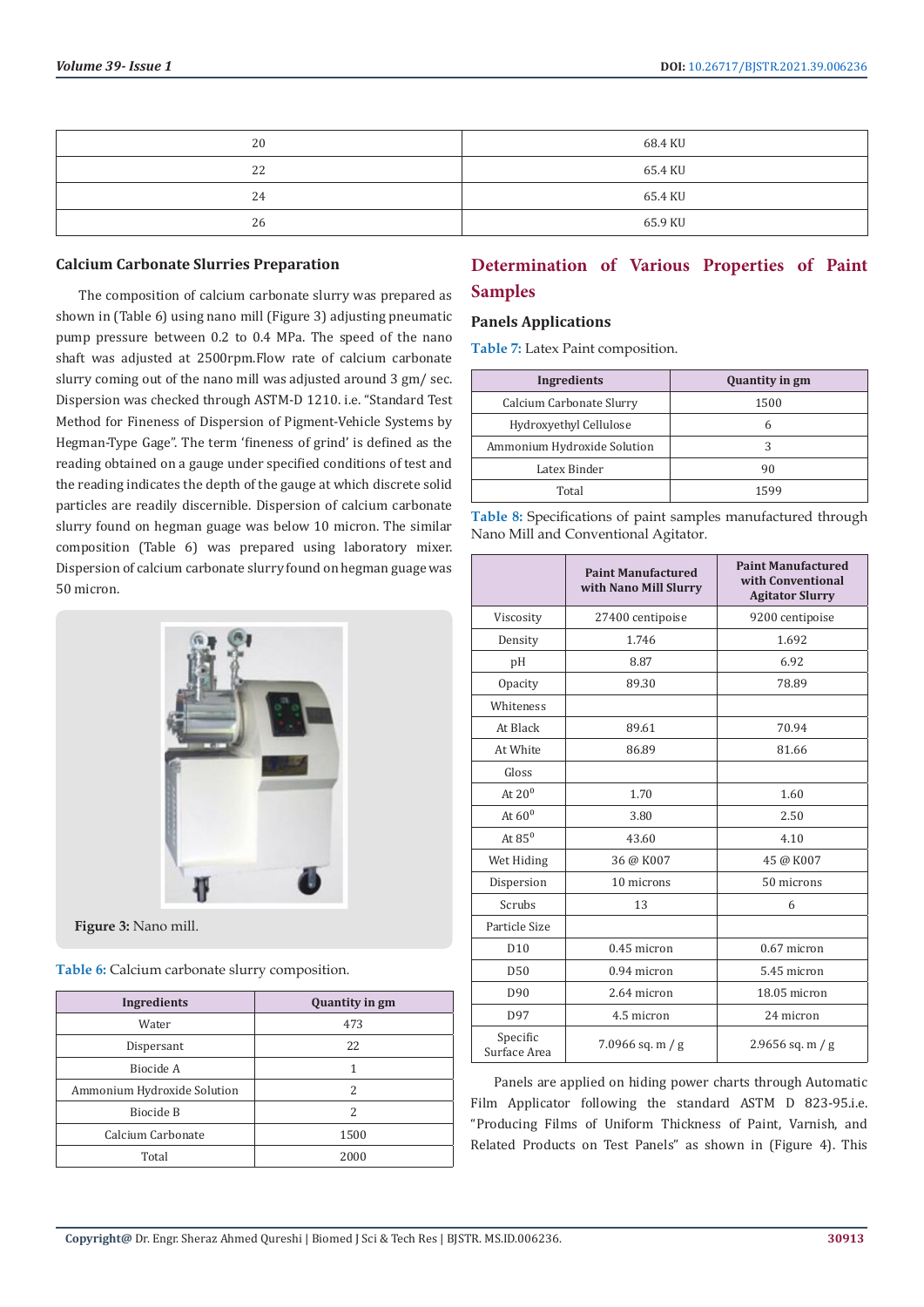standard is under the jurisdiction of ASTM Committee D01 on Paint and Related Coatings, Materials, and Applications and are the direct responsibility of Subcommittee D01.23 on Physical Properties of Applied Paint Films. From the panels drawn, difference in

physical properties of latex paints were observed in terms of viscosity, density, pH values, wet hiding, gloss, smoothness, drying time, whiteness, scrubs and opacity. The results so obtained are summarized in (Tables 7 & 8).





**Figure 3:** Comparison of Wet panel (left) and Dried panel (right) for (a) nano mill (b) and conventional agitator.

### **Wet and Dry Opacity**

Wet hiding was checked through Crypto meter. The Crypto meters offer a quick method to determine the wet opacity, hiding power and coverage in square meters per liter of liquid coating materials. A small sample of liquid coating (approximately 4ml) was applied on the joint line of the black and white base plate, the top plate (pins facing downwards) was placed across base plate joint line the sample forms a wedge of paint, (maximum thickness nearest the pins) by sliding the plate back and forth till the sample perfectly hides both the black and the white section of the base plate. At the position of hiding a reading was observed on the engraved scale of the Base Plate, this was then converted into covering power (Square meters/liter).Top Plates (number K007) were offered with each of the Crypto meter products to cover a range of film thickness.

### **Gloss Measurements**

Gloss was tested through Tri-Gloss master following the standard ASTM D2457. i.e. "Standard Test Method for Specular Gloss of Plastic Films and Solid Plastics".

#### **Dry Hiding and Whiteness**

Dry Opacity was checked through Spectrophotometer data color 110.

#### **Drying Time**

 Drying time was measured through stop watch at ambient temperature.

#### **Adhesion / Scrubs**

Scrubs were checked through Wet abrasion scrub tester following the standard ASTM D 3450. i.e. "Standard Test Method for Wash ability Properties of Interior Architectural Coatings".

#### **Viscosity**

Viscosity was tested through Brookfield DV2T latest viscometer following the standard ASTM D1084. i.e. "Standard Test Methods for Viscosity of Adhesives".

#### **Density**

Densities of the samples were measured through Pyknometer following the standard ASTM D1475. i.e. "Standard Test Method for Density of Liquid Coatings, Inks, and Related Products".